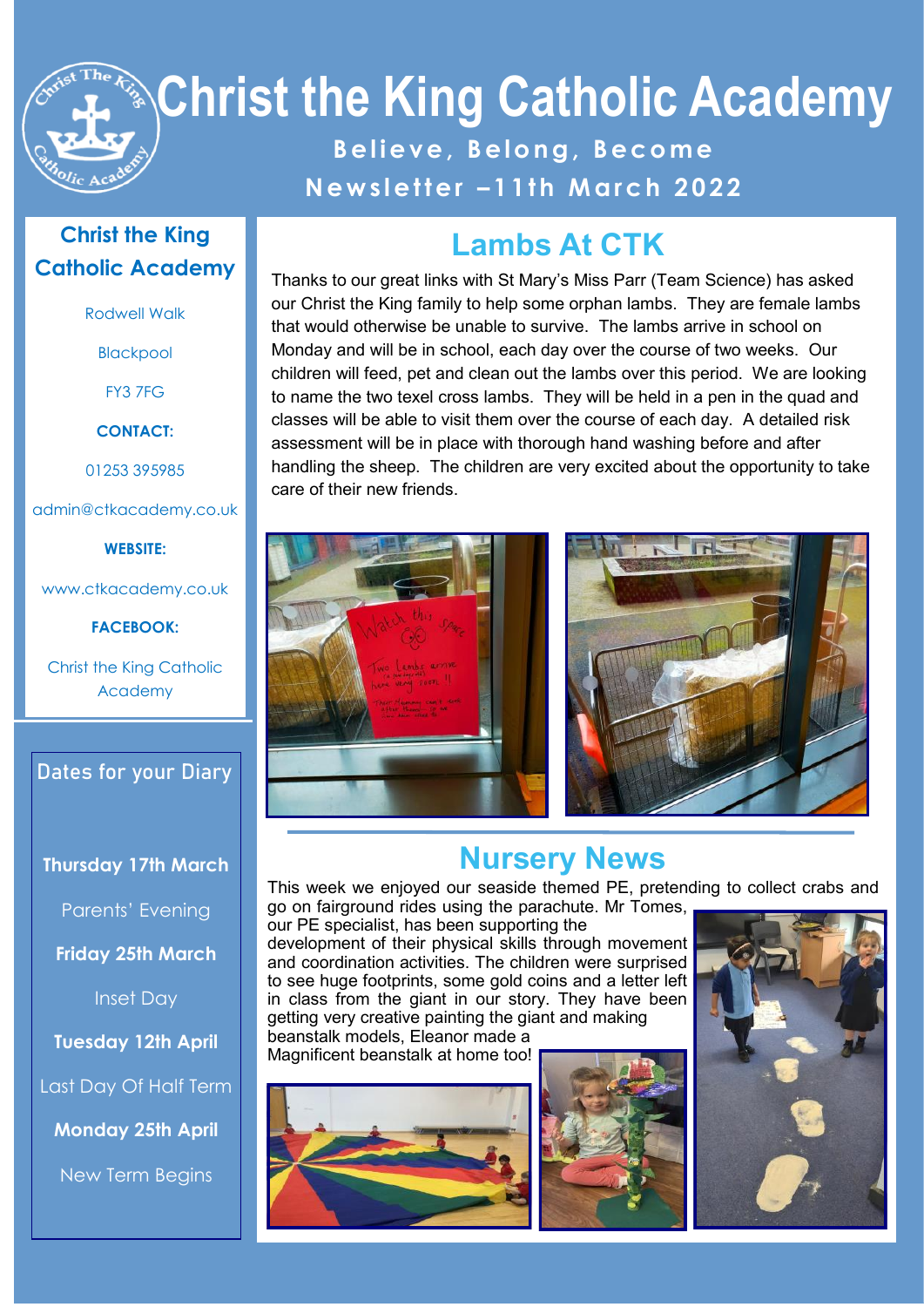# **Christ the King Catholic Academy**

### **B e l i e v e , B e l o n g , B e c o m e**

#### **N e w s l e t t e r – 1 1 t h M a r c h 2 0 2 2**

# **Golden Book Assembly**

Congratulations to all those that received a certificate this week.

**Nursery** - Sahara W for her positive attitude and her expression about how much she loves school and her friends, it is lovely to hear Sahara! Keep it up!

Eira T for developing her independent skills and showing her lovely happy smile more, especially when looking at stories and singing! We are proud of you Eira!

**Reception-** Winnie T for some excellent mark making this week. We are very proud of you!

**Year 1-** Kshiti N for really pushing yourself to extend your sentences using 'ly' words. Well done for always doing more than we ask! :)

Thomas R-L for a real improvement in your enthusiasm to school life. We are really proud of you for improving your behaviour, how much you are trying in each lesson and how much you are joining in. We really love this hard work Thomas - Keep it up! :)

**Year 2-** Natasza K For impressing Miss Jackson during the special Y2 maths quizzes last week! Natasza checked all of the trickier answers using methods like the number line. What a superstar! Zuzanna P For a lovely written retell of Palm Sunday that she wrote at home! Miss Jackson loves that she is sharing Jesus' stories with family at home.

**Year 3** - Daniel P. Daniel is a great role model to his classmates. He always works hard and tries his best. Keep it up Daniel!

Julia M. Julia has worked very hard this week - especially in maths which she does not always find easy. Keep it up Julia!

**Year 4-** Archie R. Archie is in the Golden Book for his work ethic in the classroom - specifically in his maths lessons. He has shown a significant improvement to his effort and his confidence is beginning to shine through - Keep it up Archie.

Oscar J. What an improvement Oscar has made to his homework efforts this week. I can see a big change in him! Keep completing all of the homework each week. Well done Oscar.

**Year 5-** Olivia C**.** Nominated by Miss Calvert and Miss McKay - For your effort and enthusiasm in our Encanto dance last week. We were blown away by how much energy you were putting into the dance. Well done! :) **George R.** George has been asking excellent questions this week to deepen his understanding of all areas of the curriculum. By doing so, he is helping others too - well done George!

**Year 6-** Jose P For always meeting Y6 expectations in terms of homework, behaviour and effort. Jose pushes himself to be the best he can be in all aspects of school life. He is such a good role model to other pupils.

Junior S For an improvement in home reading. Junior is now reading more regularly at home. Keep it up Junior.

## **Easter Egg Competition**

We have had some lovely Easter egg competition entries so far. Remember you have until Friday 8th April to hand them in. If you require another sheet please ask at the office. Aspens will choose their favourite design from each class.



Sahara W & Winnie T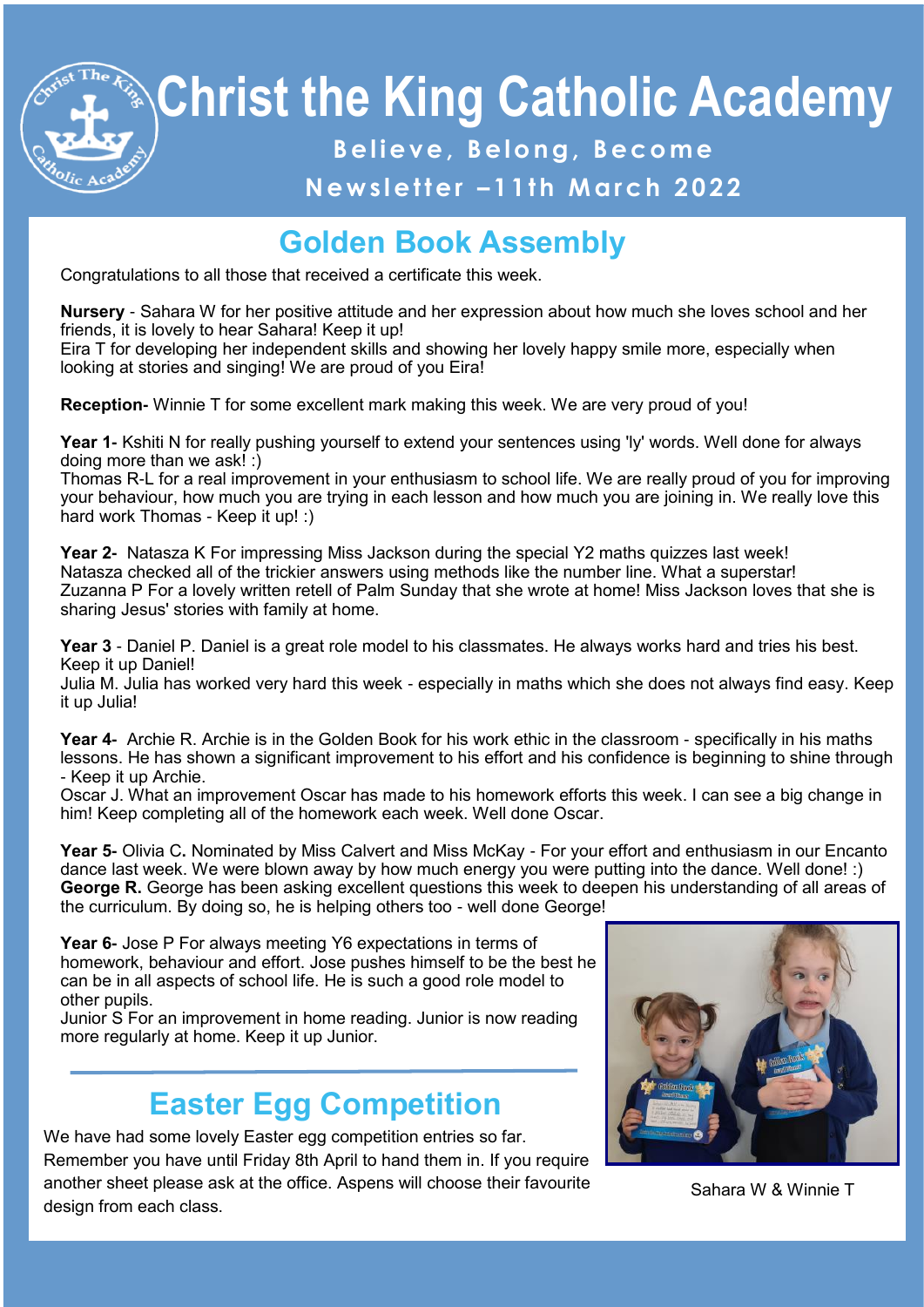# **Christ the King Catholic Academy**

Believe, Belong, Become

**N e w s l e t t e r – 1 1 t h M a r c h 2 0 2 2**

# **Wonderful Wednesday**

Our Welfare team have been impressed with the behaviour this Wednesday from Joshua O, Zuzanna K, Mia J, Lula C, Kai T-M, Dillon D, Scarlett H, Lauryn M, Pixie H, Lexi- Mae H, Olivia K, Eva S, Poppy W and Victoria M. Well done to you all.



### **Bromcom**

So as many of you know Bromcom is our new management information system. It is currently used to provide information on your child's attendance, receive messages and book parents evening sessions. Some new features to look out for in the coming weeks: payment for school trips where you can

sign a consent form and pay and secure the child's place all at the same time. It will take some getting used to but once it is up and running we know it will really ease logistics

within school. After that we will launch payments for breakfast club and afterschool club. If you still have not had the app downloaded onto your phone, please contact the office .



### **Thank You**

Thank you for your help team CTK After several pleas and posters around Grange Park for it's safe return, the bag was found in the phone box on Chepstow Ave and returned to the owner on Saturday. Thankyou for all your support in this matter. After losing her sister last year the bag meant everything to her. It has made the owner's year to get it back, it really has .

# **New Parent Governor**

**Blackpool Evening Gazette School Photo**

As we now have a total of 7 foundation governors we can secure another parent governor from our parent body. Exciting times! The letter outlining all of the information you would need to nominate someone or engage yourself, is with this newsletter

# **Parents' Evening**

It is nearly time for parents evening - this term it takes place on Thursday 17th March. When the slots are released please secure one using the Bromcom App. Year 6 and Year 2 will have sessions on a different night to ensure that their most recent assessments can be marked and included in the discussion. We will send a message when the appointments have gone live.

## **Ascent**

Year 1 enjoyed a lovely trip out to Ascent trampoline park today. Keep a look out for next week's newsletter for an update and pictures. It sure does look fun.